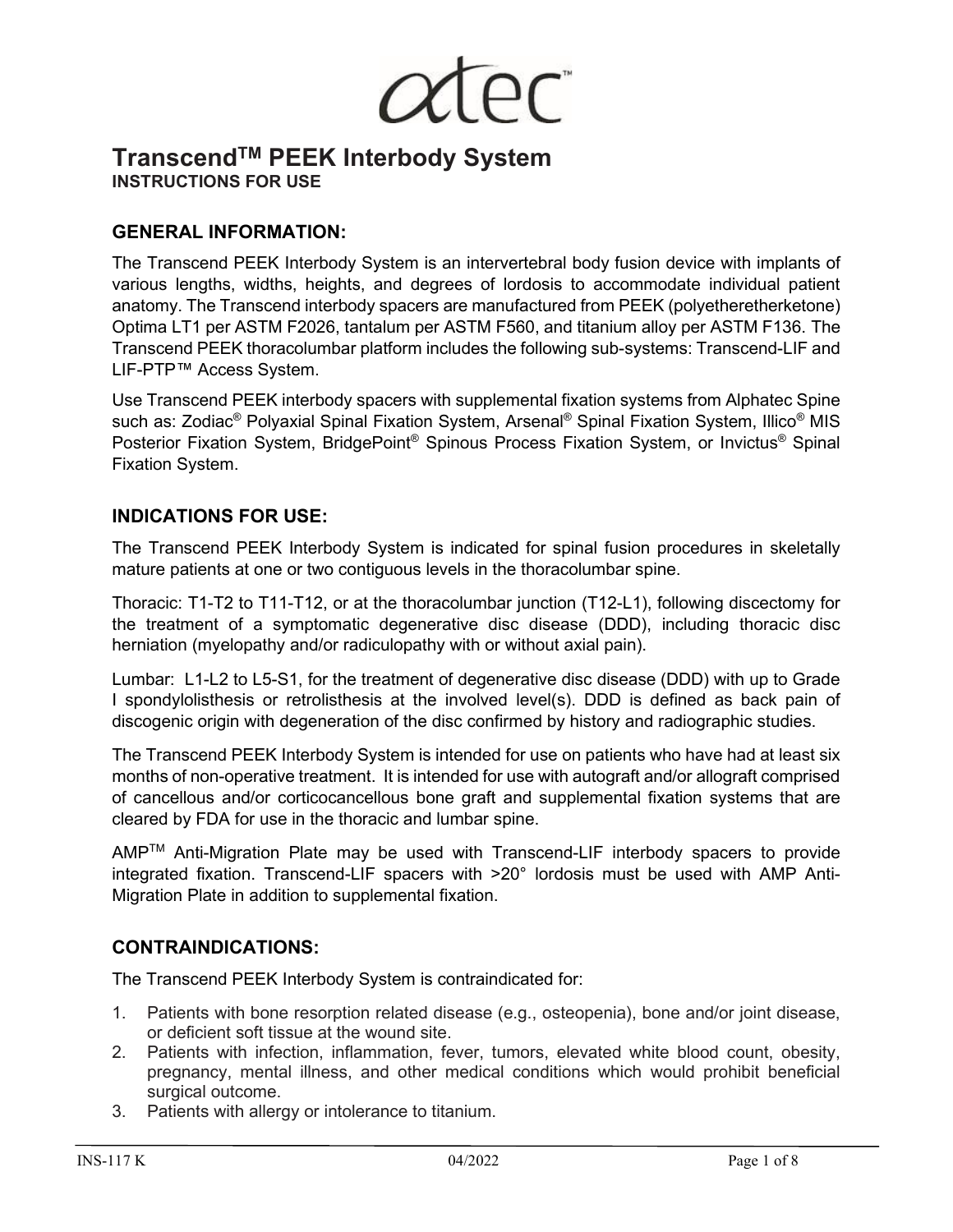

- 4. Patients resistant to following postoperative restrictions on movement especially in athletic and occupational activities.
- 5. Patients with prior fusion at the level(s) to be treated.
- 6. Spinal surgery cases that do not require bone grafting and/or spinal fusion.
- 7. Reuse or multiple uses of the implant.

## **WARNINGS/CAUTIONS/PRECAUTIONS:**

- 1. Interbody implants and single-use instruments are provided sterile.
	- a. Inspect the packaging for signs of damage. Do not use devices if package is opened, damaged, or past the expiry date.
	- b. Do not re-sterilize implants.
	- c. Do not use scratched or damaged devices.
- 2. Components of this system should not be used with components from other systems or manufacturers.
- 3. Do not comingle dissimilar materials (e.g., titanium and stainless steel) within the same construct.
- 4. All instruments except the single-use instruments are provided non-sterile and must be cleaned and sterilized prior to surgery. See *CLEANING* and *STERILIZATION* sections in this IFU. Sterile single-use instruments are disposable devices, designed for single use and should not be reused or reprocessed. Reprocessing of single use instruments may lead to instrument damage and possible improper function.
- 5. Implants are single use devices**.** Do not reuse*.* While an implant may appear undamaged, it may have small defects or internal stress patterns that could lead to fatigue failure. In addition, the removed implant has not been designed or validated for the decontamination of microorganisms. Reuse of this product could lead to cross-infection and/or material degradation as a result of the decontamination process.
- 6. These implants are used only to provide internal fixation, in conjunction with graft and supplemental fixation, during the bone fusion process. A successful result may not be achieved in every instance.
- 7. Potential risks identified with the use of these fusion devices, which may require additional surgery, include device component failure, loss of fixation, pseudarthrosis (i.e., non-union), fracture of the vertebra, neurological injury, and/or vascular or visceral injury.
- 8. Risk factors that may affect successful surgical outcomes include: alcohol abuse, obesity, patients with poor bone, muscle and/or nerve quality. Patients who use tobacco or nicotine products should be advised of the consequences that an increased incidence of non-union has been reported with patients who use tobacco or nicotine products.
- 9. The physician/surgeon should consider the levels of implantation, patient weight, patient activity level, other patient conditions, etc., which may affect the performance of this system.
- 10. Patients with previous spinal surgery at the level(s) to be treated may have different clinical outcomes compared to those without previous surgery.
- 11. Implantation should be performed only by experienced spinal surgeons with specific training in the use of this device because this is a technically demanding procedure presenting a risk of serious injury to the patient.
- 12. Placement and positional adjustment of implants must only be performed with systemspecific instruments. They must not be used with other instrumentation unless specifically recommended by Alphatec Spine Inc., because the combination with other instrumentation may be incompatible.
- 13. Resection of the anterior longitudinal ligament (ALL) may facilitate insertion of the Transcend-LIF implant for greater sagittal correction, when used with AMP Anti-Migration Plate and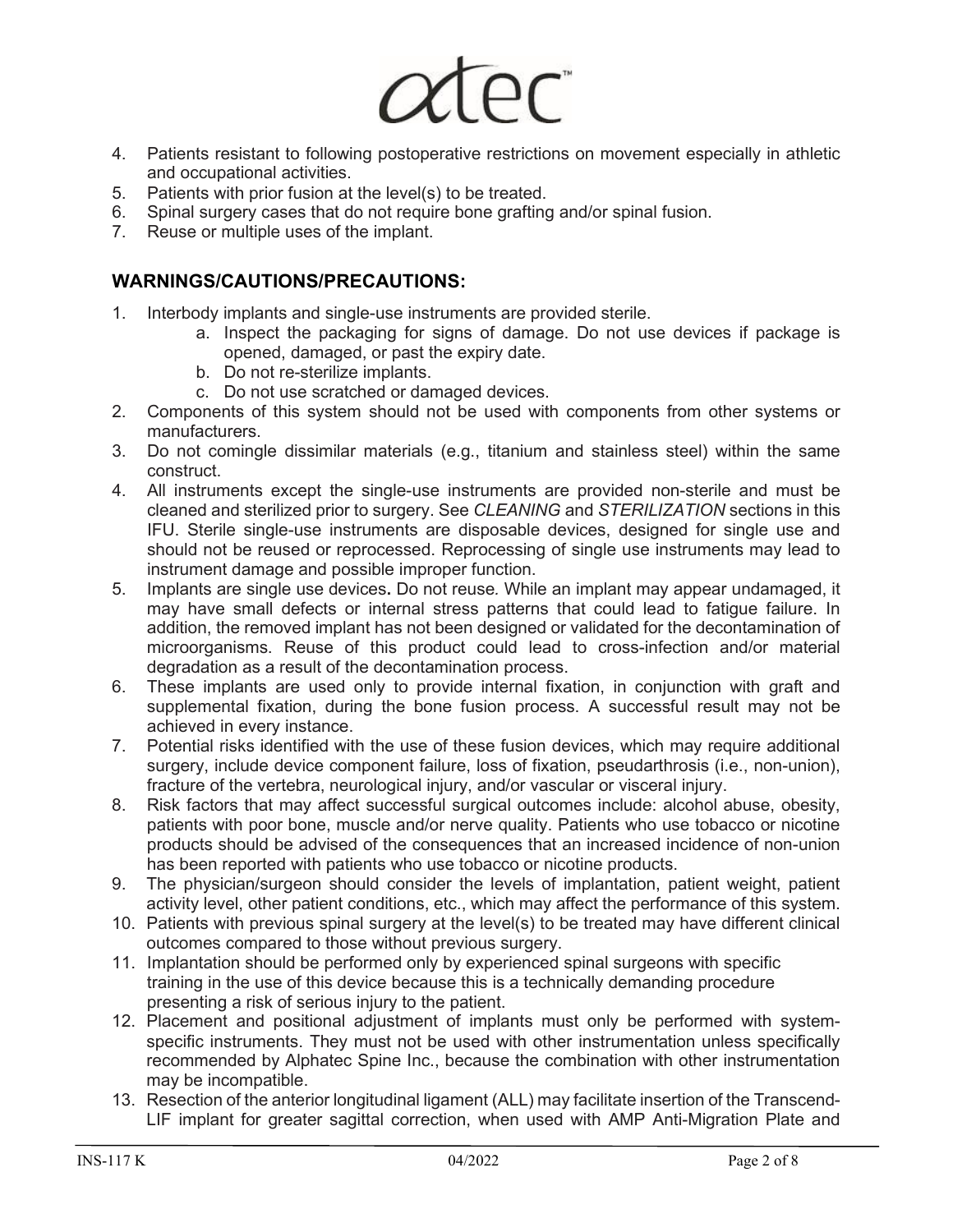

supplemental fixation per the indications, and aid in preventing potential endplate damage. To minimize risk to surrounding anatomy when resecting the ALL, do not extend the resection past the medial wall of the contralateral pedicle as identified on true AP fluoroscopy.

14. The Center Screw - Back Table (116-5-01, green) must be assembled to the AMP and interbody prior to insertion, and must not be assembled in situ.

## **MRI SAFETY INFORMATION:**

The Transcend PEEK Interbody System has not been evaluated for safety and compatibility in the magnetic resonance (MR) environment. It has not been tested for heating, migration, or image artifact in the MR environment. The safety of the Transcend PEEK Interbody System in the MR environment is unknown. Scanning a patient who has this device may result in patient injury.

# **POSSIBLE ADVERSE EFFECTS:**

Possible adverse effects include:

- 1. Initial or delayed loosening, bending, dislocation, and/or breakage of device components.
- 2. Physiological reaction to implant devices due to foreign body intolerance including inflammation, local tissue reaction, seroma, and possible tumor formation.
- 3. Loss of desired spinal curvature, spinal correction and/or a gain or loss in height.
- 4. Infection and/or hemorrhaging.<br>5. Non-union and/or pseudarthros
- Non-union and/or pseudarthrosis.
- 6. Neurological disorder, pain and/or abnormal sensations caused by improper placement of the device, and/or instruments.
- 7. Subsidence of the device into the vertebral body.
- 8. Revision surgery.
- 9. Death.

## **PREOPERATIVE MANAGEMENT:**

- 1. Only patients meeting the criteria listed in the indications for the use section should be selected.
- 2. Surgeons should have a complete understanding of the surgical technique, system indications, contraindications, warnings and precautions, safety information, as well as functions and limitations of the implants and instruments.
- 3. Careful preoperative planning should include implantation strategy and a verification of required inventory for the case.
- 4. The condition of all implants and instruments should be checked prior to use. Damaged and/or worn implants and instruments should not be used.

# **INTRAOPERATIVE MANAGEMENT:**

- 1. The surgical technique manual should be followed carefully.
- 2. To prevent possible nerve damage and associated disorders, extreme caution should be taken to avoid the spinal cord and nerve roots at all times. Fluoroscopy should be employed where view of device is obstructed.
- 3. Bone graft must be placed in the area to be fused and graft material must extend from the upper to the lower vertebrae being fused.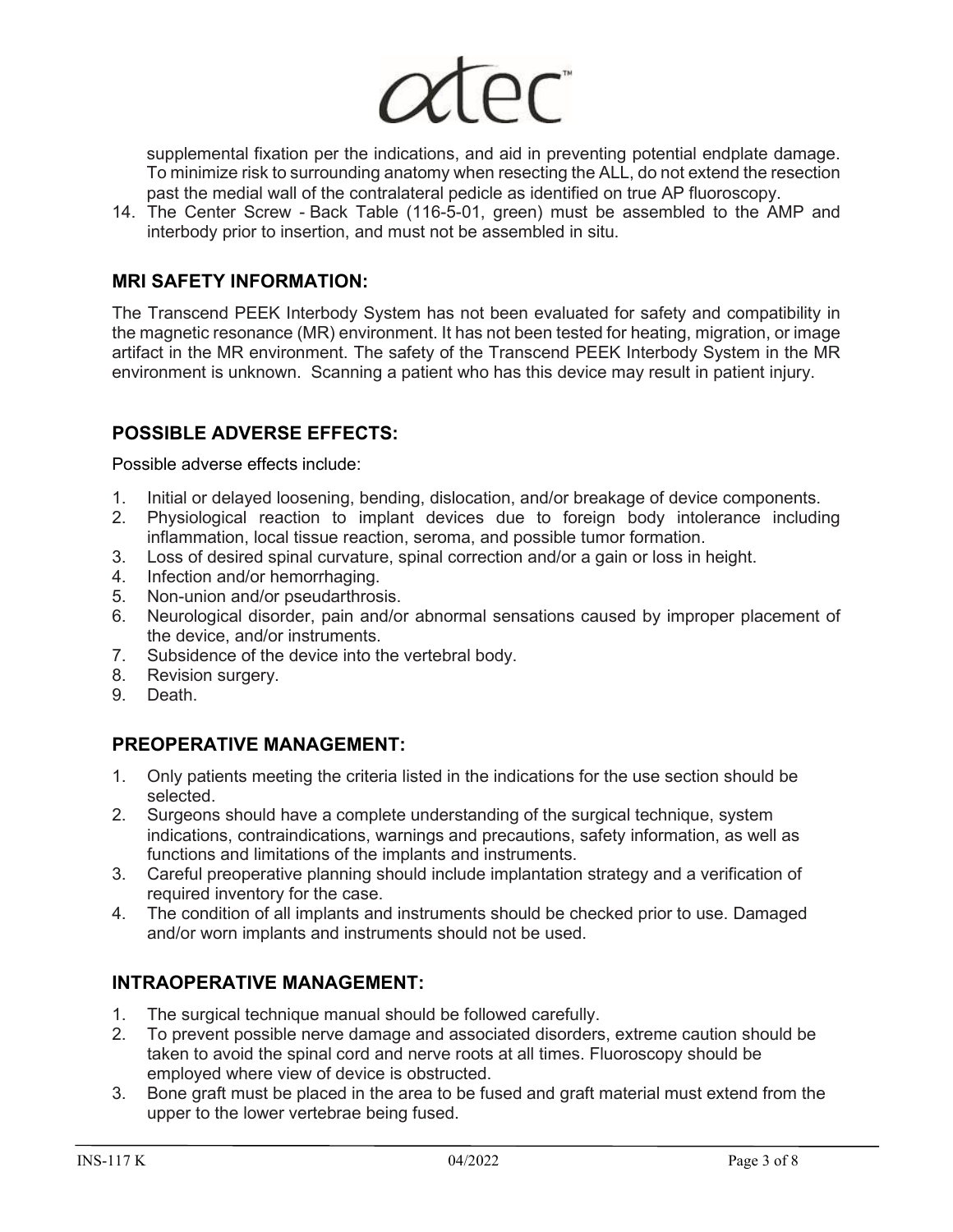

## **POSTOPERATIVE MANAGEMENT:**

Postoperative management by the surgeon is essential. This includes instructing, warning, and monitoring the compliance of the patient.

- 1. Patient should be informed regarding the purpose and limitations of the implanted devices.
- 2. The surgeon should instruct the patient regarding the amount and time frame after surgery of any weight bearing activity. The increased risk of bending, dislocation, and/or breakage of the implanted devices, as well as an undesired surgical result are consequences of any type of early or excessive weight bearing, vibratory motion, falls, jolts or other movements preventing proper healing and/or fusion development.
- 3. Implanted devices should be revised or removed if bent, dislocated, or broken.
- 4. Immobilization should be considered in order to prevent bending, dislocation, or breakage of the implanted device in case of delayed, malunion, or nonunion of bone. Immobilization should continue until a complete bone fusion mass has developed and been confirmed.
- 5. Postoperative patients should be instructed not to use tobacco or nicotine products, consume alcohol, or use non-steroidal anti-inflammatory drugs and aspirin, as determined by the surgeon. Complete postoperative management to maintain the desired result should also follow implant surgery.

## **REPROCESSING OF REUSABLE INSTRUMENTS:**

#### **General Information for all Instruments:**

- **•** Point-of-Use Processing: To facilitate cleaning, instruments should be cleaned initially directly after use in order to facilitate more effective subsequent cleaning steps. Place instruments in a tray and cover with a wet towel to prevent drying.
- **•** The cleaning process is the first step in effectively reprocessing reusable instruments. Adequate sterilization depends on thoroughness of cleaning.
- **•** The cleaning and sterilization processes in this IFU have been validated and demonstrate that soil and contaminants have been removed leaving the devices effectively free of viable microorganisms.
- **•** It is recommended that all new relevant clinical practice guidelines be followed as per the *CDC guidance, "Guideline for Disinfection and Sterilization in Healthcare Facilities."*
- **•** It is recommended to rinse the device components with water that meets specifications for *AAMI TIR34 "Water for the reprocessing of medical devices,"* for example, DI/RO water.

#### **Instrument Preparation:**

- Cleaning, inspection, lubrication, and sterilization must be performed by hospital personnel trained in the general procedures involving contaminant removal.
- Instruments must be cleaned prior to lubrication and sterilization.
- All instrument hinged, rotating, and articulating parts must be lubricated prior to sterilization with a water soluble and sterilizable lubricant intended for surgical instruments *(Hinge-Free® for example).*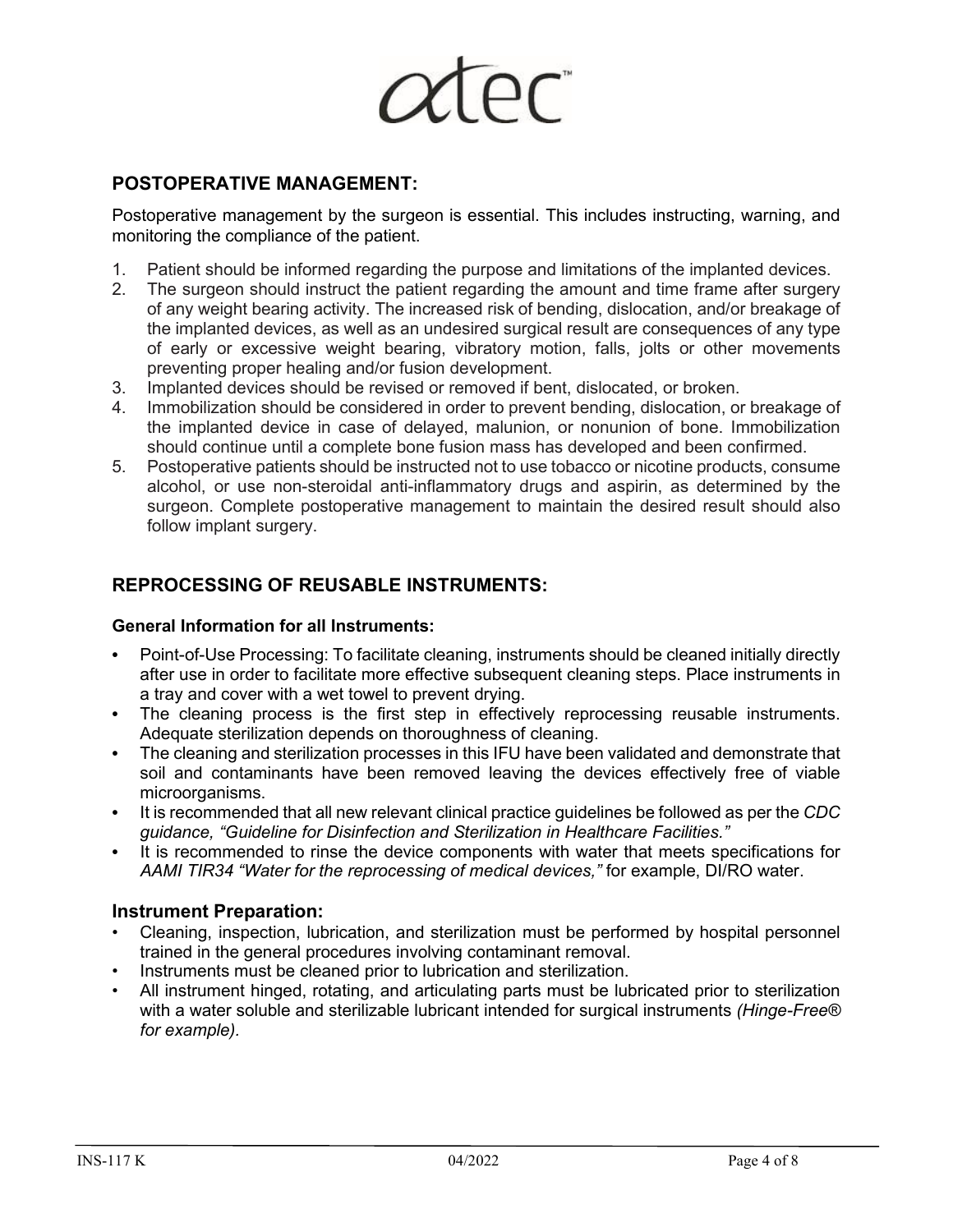

#### **Cleaning Instructions for all Instruments:**

- Instruments must be cleaned prior to sterilization. Cleaning, maintenance, and mechanical inspection must be performed by hospital personnel trained in the general procedures involving contaminant removal.
- Disconnect all removable handles/knobs prior to cleaning.
- Complex instruments, such as those with, cannulas, hinges, retractable features, mated surfaces, and textured surface finishes require special attention during cleaning. Brush tight tolerance areas with an appropriately sized brush and flush using a water jet or syringe where debris could become trapped.
- Ensure all moving parts of instruments are cleaned at both extents of travel.
- Handle all products with care. Mishandling may lead to damage and possible improper functioning.
- Clean the instruments, trays, and inserts using only recommended cleaning solutions. Use of caustic solutions (caustic soda) will damage the instruments.
- Visually inspect each instrument for deterioration such as corrosion and worn components; ensure that the laser markings are legible and verify that all actuating parts move freely. Visual inspection must be performed at each cleaning to determine if an instrument is acceptable for use. If an instrument is not acceptable for use, return to the manufacturer.

**Visually inspect the instrument after each cleaning step to ensure the instrument is clean. If not clean, repeat the step until clean.**

#### **Cleaning of Instruments, Container, and Trays:**

- **•** All solutions for cleaning must be prepared per the manufacturer's instructions.
- Instruments provided in a set must be removed from the set for cleaning. Instrument trays, containers, and lids must be thoroughly cleaned separately until visually clean.
- **•** Ensure instruments are in the fully extended, open position throughout cleaning. Disconnect Quick Connect handles from the shafted instruments prior to cleaning.
- **•** Pay special attention during cleaning to complex instruments, such as those with, cannulas, hinges, retractable features, mated surfaces, and textured surface finishes.
- **•** Use of water with high mineral content should be avoided.

#### **Manual Cleaning Steps for Instruments (Required)**

Certain instruments of the Transcend PEEK Interbody System may be disassembled for cleaning per instructions provided below.

**LLIF Inserter (27412-200, 27412-250, 27412-600, 27412-650):** Disassemble the LLIF Angled Inserters into five main components prior to cleaning; disassemble the LLIF Straight Inserter into its four main components, disregarding step b:

- a) Press the circular button on the sleeve subassembly, slide the sleeve away from the handle and completely over the shaft.
- b) Remove the inserter tip from the sleeve.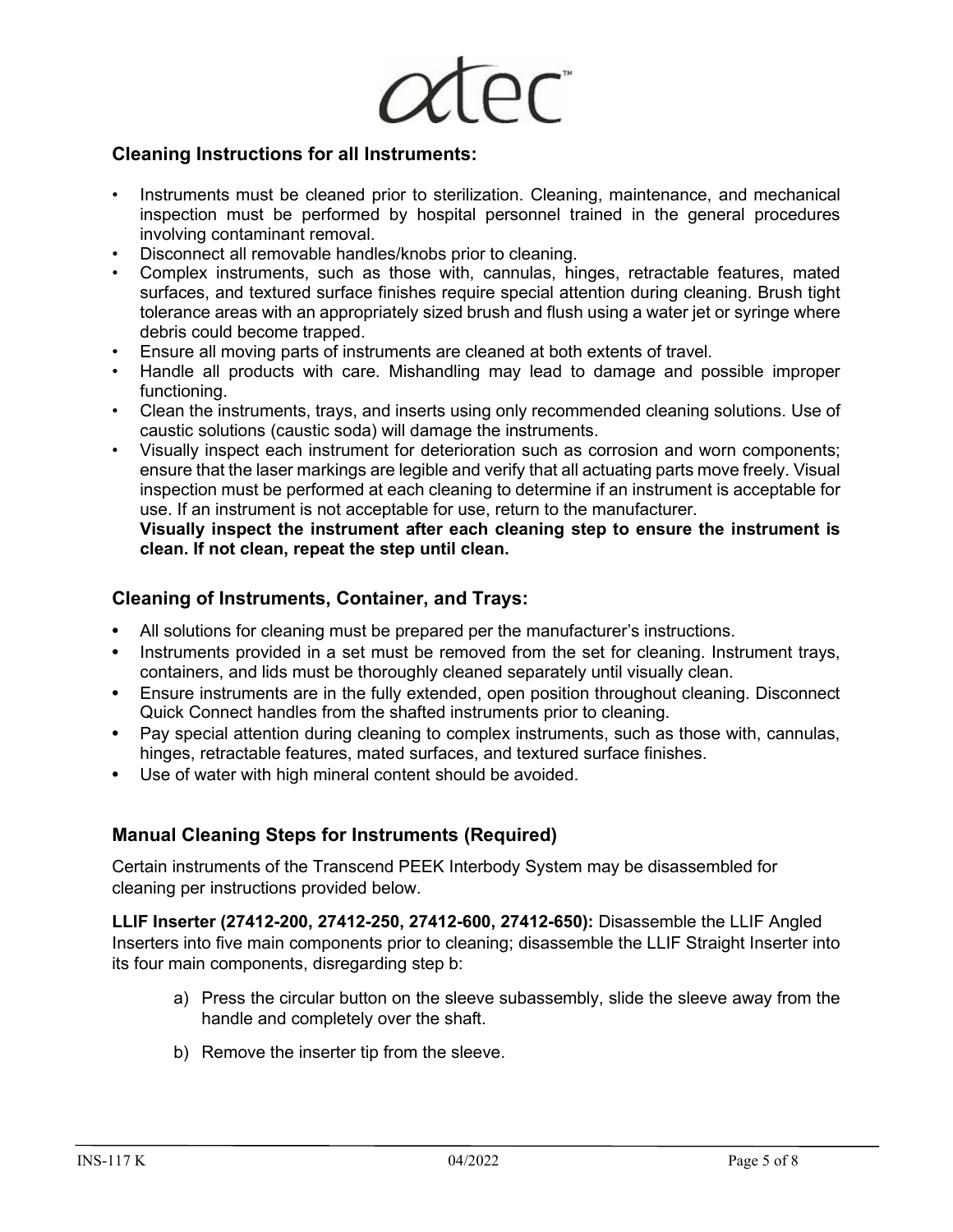

- c) Remove the shaft from the Driver Subassembly by pressing the angled button on the side of the button housing and pulling on the shaft until it detaches from the Driver Subassembly.
- d) Remove the Handle Subassembly from the Driver Subassembly by pressing the rectangular button on the driver subassembly and pulling on the handle until it detaches from the Driver Subassembly.

**LIF Inserters (113-100, 113-140, 255-100, 255-140, 101056):** Press the button at the distal end of the sleeve to detach the sleeve from the inserter assembly.

#### **Manual Cleaning Steps for Instruments (Required)**

| Step 1 | Rinse devices in ambient temperature tap water to remove visible soil.                                                                                                                                                                                                                                             |  |  |  |  |
|--------|--------------------------------------------------------------------------------------------------------------------------------------------------------------------------------------------------------------------------------------------------------------------------------------------------------------------|--|--|--|--|
| Step 2 | Prepare enzymatic solution, such as Prolystica <sup>®</sup> 2X Concentrate Enzymatic Presoak<br>& Cleaner or equivalent, per manufacturer's recommendations and submerge device<br>in enzyme solution. Actuate the device while it is submerged and soak for a minimum<br>of 10 minutes.                           |  |  |  |  |
| Step 3 | Actuate and scrub the device using an appropriately sized soft bristled brush to brush<br>any lumens for a minimum of 2 minutes. If needed, actuate at several locations to<br>access all surfaces. Use of a syringe (minimum of 50 ml) or water jet is<br>recommended for hard to reach areas and repeat 3 times. |  |  |  |  |
| Step 4 | Rinse devices in Deionized / Reverse Osmosis (DI/RO) water for a minimum of 1<br>minute.                                                                                                                                                                                                                           |  |  |  |  |
| Step 5 | Prepare cleaning solution, such as Prolystica® 2X Concentrate Alkaline Detergent,<br>per manufacturer's recommendations and submerge and actuate devices in cleaning<br>solution and sonicate for a minimum of 10 minutes.                                                                                         |  |  |  |  |
| Step 6 | Thoroughly rinse instruments with Deionized / Reverse Osmosis (DI/RO) water to<br>remove all detergent residues.                                                                                                                                                                                                   |  |  |  |  |
| Step 7 | Dry devices with a clean, lint free cloth or filtered compressed air.                                                                                                                                                                                                                                              |  |  |  |  |

#### **Automatic Washer Cleaning Steps for Instruments**

| Step 1 | Complex instruments, such as those with cannulations, lumens, hinges, retractable<br>features, mated surfaces, and textured surface finishes require special attention<br>during cleaning. Brush tight tolerance areas with an appropriately sized brush and<br>flush using a water jet or syringe with ambient temperature tap water where debris<br>could become trapped. Place them into the Washer/Disinfector and process through<br>a standard surgical instrument cycle. |  |  |  |  |
|--------|---------------------------------------------------------------------------------------------------------------------------------------------------------------------------------------------------------------------------------------------------------------------------------------------------------------------------------------------------------------------------------------------------------------------------------------------------------------------------------|--|--|--|--|
| Step 2 | Prewash with cold tap water for 2 minutes.                                                                                                                                                                                                                                                                                                                                                                                                                                      |  |  |  |  |
| Step 3 | Enzyme wash using cleaner such as Prolystica® 2X Concentrate Enzymatic Presoak<br>& Cleaner or equivalent per manufacturer's recommendations, hot tap water<br>(66°C/150°F minimum), for a minimum of 1 minute.                                                                                                                                                                                                                                                                 |  |  |  |  |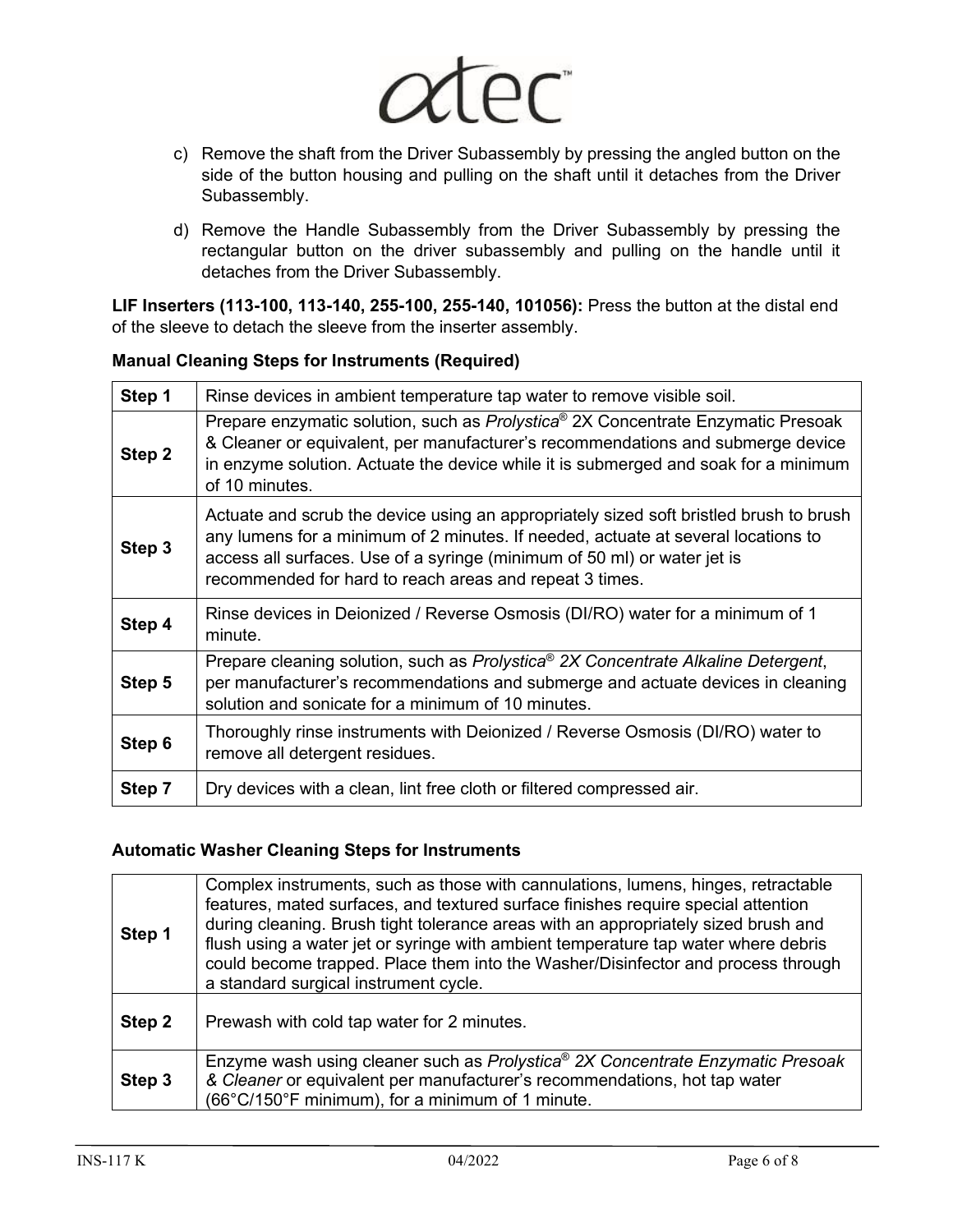| Step 4 | Detergent wash using detergent such as Prolystica <sup>®</sup> 2X Concentrate Alkaline<br>Detergent or equivalent, per manufacturer's recommendations, hot tap water<br>(66°C/150°F minimum), for a minimum of 2 minutes. |  |  |  |  |  |
|--------|---------------------------------------------------------------------------------------------------------------------------------------------------------------------------------------------------------------------------|--|--|--|--|--|
| Step 5 | Rinse 2 times, hot tap water ( $66^{\circ}$ C/150 $^{\circ}$ F minimum), for a minimum of 15 seconds.                                                                                                                     |  |  |  |  |  |
| Step 6 | Purified water rinse, hot (66°C/150°F minimum), for a minimum of 10 seconds.                                                                                                                                              |  |  |  |  |  |
| Step 7 | Hot air dry, (115°C/239°F minimum), for a minimum of 10 minutes.                                                                                                                                                          |  |  |  |  |  |

## **INSPECTION:**

- Inspect each instrument, container, and tray to ensure that all visible contamination has been removed. If contamination is noted, repeat the cleaning/disinfection process.
- Check the action of moving parts (e.g., hinges, box-locks, connectors, sliding parts, etc.) to ensure smooth operation throughout the intended range of motion.
- Check instruments with long slender features (particularly rotating instruments) for distortion.
- Drill bits, reamers, rasps, and other cutting instruments should be inspected after processing with alkaline detergents.
- Inspect instruments for any other damage, wear, and/or corrosion.

# **STERILIZATION / RESTERILIZATION OF INSTRUMENTS:**

- All instruments are provided non-sterile and must be cleaned and sterilized before use. Instruments must be sterilized using the appropriate cycle parameters in the table below.
- Alphatec perforated trays have been validated to achieve a sterility assurance level (SAL) of  $10<sup>-6</sup>$  using FDA cleared sterilization accessories (containers and filters). FDA cleared reusable or paper filters should be used to achieve and maintain sterility after processing.
- Alphatec perforated container/tray configurations have also been validated to a sterility assurance level (SAL) of 10<sup>-6</sup> using FDA cleared sterilization wrap. Perforated container/tray configurations must be double wrapped to allow steam to penetrate and make direct contract with all surfaces.
- Do not stack trays during sterilization.
- Instrument sets have been validated in standard configurations. **No additional items should be added to the set for sterilization.**

| <b>Method</b> | Cycle<br><b>Type</b> | <b>Minimum</b><br><b>Temperature</b> | <b>Exposure</b><br><b>Time</b> | <b>Minimum</b><br><b>Drying Time</b> | <b>Minimum</b><br><b>Cool Down</b><br><b>Time</b> |
|---------------|----------------------|--------------------------------------|--------------------------------|--------------------------------------|---------------------------------------------------|
| Steam         | Pre-<br>vacuum       | 270°F (132°C)                        | 4 minutes                      | 30 minutes                           | 15 minutes                                        |

#### **Sterilization Parameters**